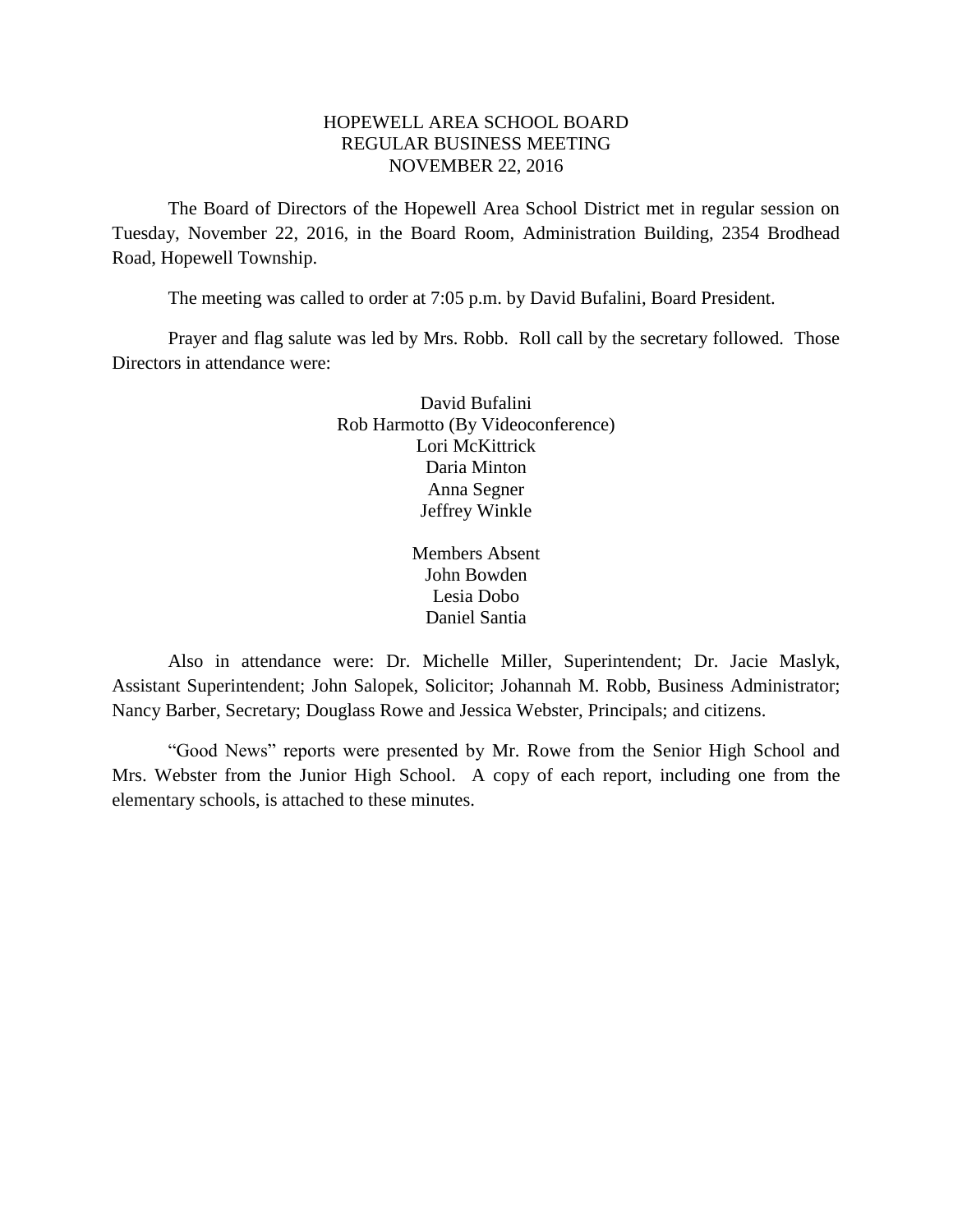Mr. Bufalini asked for approval of minutes.

# APPROVAL OF GROUPED ITEMS

## MOTION #1

By Jeff Winkle, seconded by Lori McKittrick, to approve items (1) and (2) as presented in accordance with the School Board's agreement for grouping items in a single motion. MOTION carried unanimously by an affirmative vote of all Directors in attendance.

## Approval of Minutes

- 1. Recommendation to approve the October 25, 2016 business meeting minutes as presented.
- 2. Recommendation to approve the November 8, 2016 work meeting minutes as presented.

# APPROVAL OF GROUPED ITEMS

## MOTION #2

By Jeff Winkle, seconded by Anna Segner, to approve items (1) through (3) as presented in accordance with School Board's agreement for grouping items in a single motion. MOTION carried unanimously by an affirmative vote of all Directors in attendance.

# Tax Collectors' Report

1. Recommendation to accept report for taxes collected for the month of October 2016, as presented, and make said report a part of these minutes.

# Treasurer's Report

2. Recommendation to accept report of the Treasurer for the month of October 2016, as presented, and make said report a part of these minutes.

## Financial Statements

3. Recommendation to accept Financial Statements for the month of October 2016, as presented, and make said statements a part of these minutes.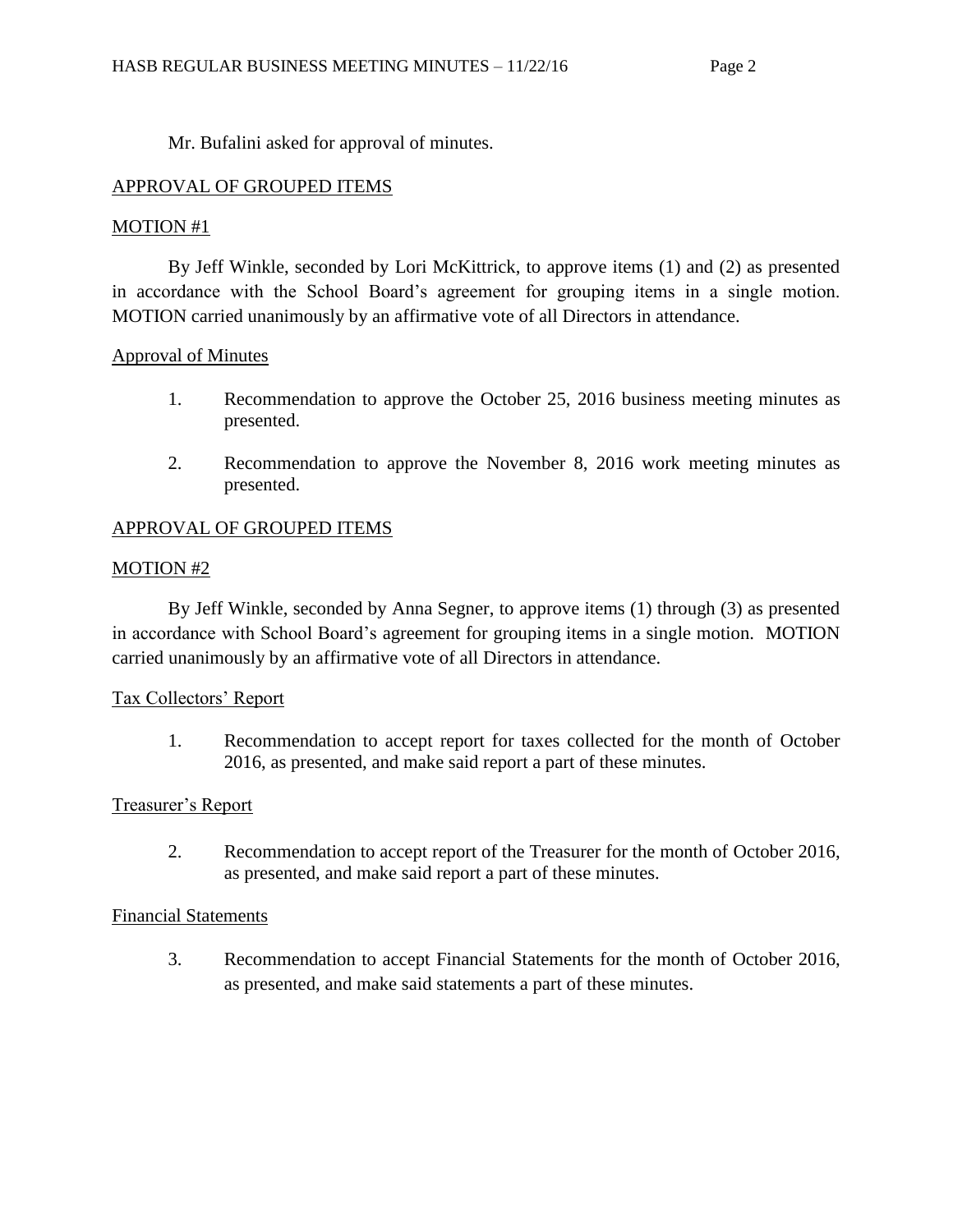## VISITOR'S COMMENTS

Ed Murphy from the B.F. Jones Memorial Library presented the December calendar. He also thanked the Board for the use of the Auditorium for the Johnny Angel & the Halos benefit concert.

At this time Mr. Bufalini asked that Committee discussion and recommendations begin.

## **Education/Curriculum/Instruction by Daria Minton, Co-Chair**

## MOTION #3

By Daria Minton, seconded by Lori McKittrick, to approve Katie Creese, a student at Slippery Rock University, to fulfill a school health clinical experience under the supervision of Leah Meehan and Sarah Ambrose. MOTION carried unanimously by an affirmative vote of all Directors in attendance.

## **Athletics by Daria Minton, Chair**

## MOTION #4

By Daria Minton, seconded by Anna Segner, to approve payment of fall coaches beyond the regular season. MOTION carried unanimously by an affirmative vote of all Directors in attendance.

## MOTION #5

By Daria Minton, seconded by Jeff Winkle, to approve the request of Mr. Allison and Mr. Rowe for the District to create a bocce team for the 2016-2017 school year through the Special Olympics Interscholastic Unified Sports program. MOTION carried unanimously by an affirmative vote of all Directors in attendance.

# **Buildings and Grounds by Anna Segner, Chair**

## APPROVAL OF GROUPED ITEMS

## MOTION #6

By Anna Segner, seconded by Lori McKittrick, to approve items (1) and (2) as presented in accordance with School Board's agreement for grouping items in a single motion. MOTION carried unanimously by an affirmative vote of all Directors in attendance.

1. Request by the Greek Orthodox Church to utilize Gym A at the Junior High School Friday evenings from November 4, 2016 through April 14, 2017 from 8:30 p.m. until 10:00 p.m.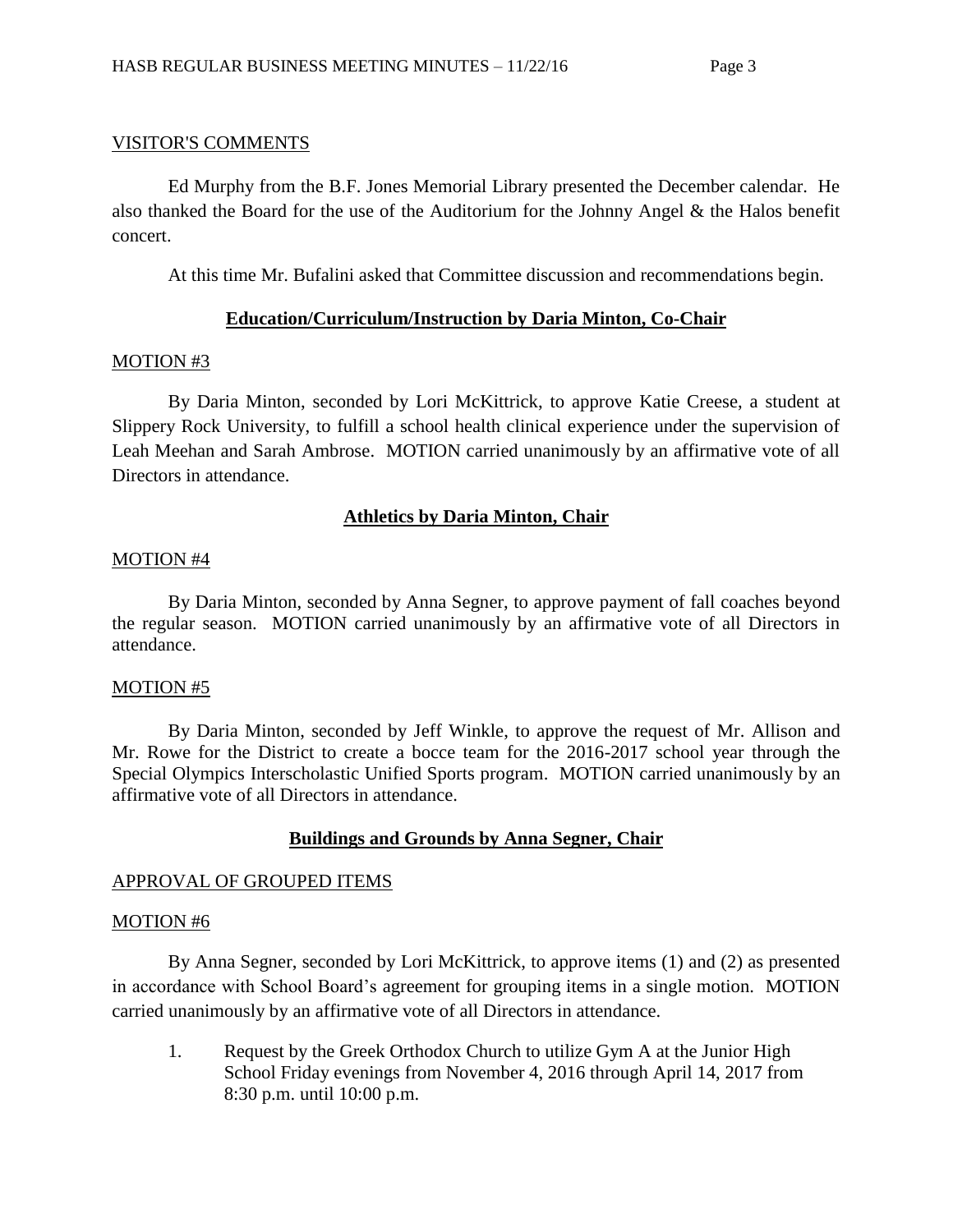2. Request of Mike Shuleski to use the main and auxiliary gyms at Hopewell High School February 27, 2017 through March 4, 2017 for youth baseball spring training camp.

# **Finance and Budget by Jeff Winkle, Chair**

## APPROVAL OF GROUPED ITEMS

## MOTION #7

By Jeff Winkle, seconded by Daria Minton, to approve items (1) through (3) and to ratify items (4) and (5) as presented in accordance with School Board's agreement for grouping items in a single motion. MOTION carried unanimously by an affirmative roll call vote of all Directors in attendance.

- 1. General Fund List of Bills in the amount of \$1,138,206.69
- 2. Capital Reserve Fund payments in the amount of \$52,373.24
- 3. Cafeteria Fund payments in the amount of \$100,027.38
- 4. General Fund payments in the amount of \$2,794,009.51
- 5. Capital Reserve Fund payments in the amount of \$247,120.00

## MOTION #8

By Jeff Winkle, seconded by Anna Segner, to approve the renewal of the Administrators Travel Accident Insurance coverage, effective for the period beginning December 1, 2016 through November 30, 2017, at an annual premium of \$17 per person. MOTION carried unanimously by an affirmative vote of all Directors in attendance.

## MOTION #9

By Jeff Winkle, seconded by Lori McKittrick, to approve the fund balance assignments, restrictions and commitments as of June 30, 2016, listed below. MOTION carried unanimously by an affirmative roll call vote of all Directors in attendance.

| Nonspendable                       | \$16,224.62    |
|------------------------------------|----------------|
| <b>Restricted for Stadium</b>      | \$19,927.04    |
| Committed for Budget               | \$1,500,000.00 |
| <b>Committed for Health Care</b>   | \$750,000.00   |
| <b>Committed for Future Retire</b> | \$2,000,000.00 |
| Committed for Technology           | \$750,000.00   |
| Unassigned                         | \$2,741,969.00 |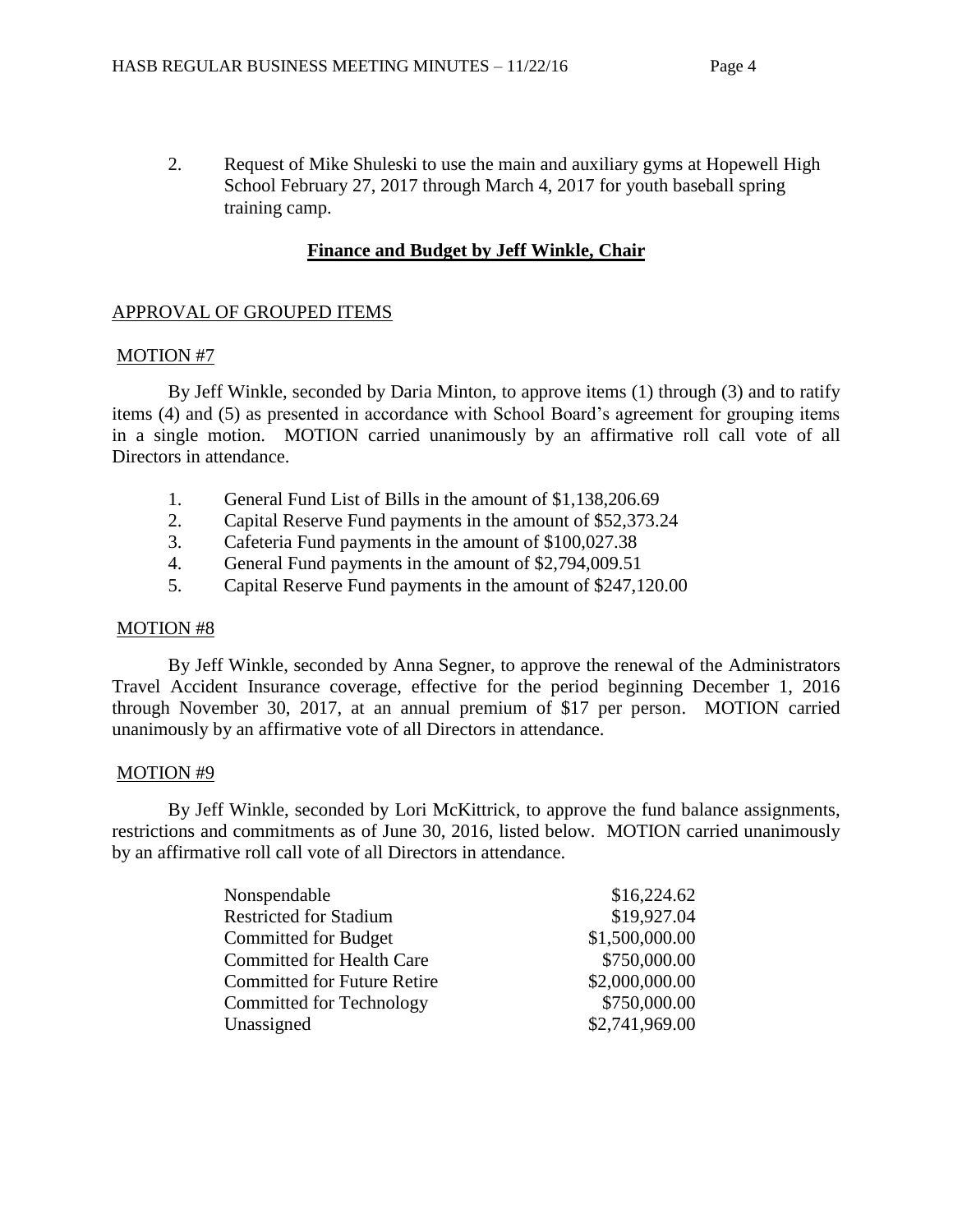### MOTION #10

By Jeff Winkle, seconded by Anna Segner, to accept approval of Plancon Part J by the Pennsylvania Department of Education for the following projects. MOTION carried unanimously by an affirmative vote of all Directors in attendance.

| <b>Project</b><br>No. | <b>Building Name</b> | <b>Type of Work</b>          | <b>County</b> | <b>Board</b><br><b>Action</b> |
|-----------------------|----------------------|------------------------------|---------------|-------------------------------|
|                       |                      |                              |               |                               |
| 2395                  | Jr. High School      | <b>Additions/Alterations</b> | Beaver        | 8/23/11                       |
| 2296                  | Hopewell Elementary  | Additions/Alterations        | <b>Beaver</b> | 8/23/11                       |
| 2490                  | Independence         | Additions/Alterations        | Beaver        | 8/23/11                       |
|                       | Elementary           |                              |               |                               |
| 2592                  | <b>Margaret Ross</b> | <b>Additions/Alterations</b> | <b>Beaver</b> | 8/23/11                       |
|                       | Elementary           |                              |               |                               |
| 2315                  | Sr. High School      | <b>Additions/Alterations</b> | Beaver        | 8/23/11                       |

### MOTION #11

By Jeff Winkle, seconded by Daria Minton, to accept approval of Plancon Part H: Project Financing – Revision by the Pennsylvania Department of Education for the following project. MOTION carried unanimously by an affirmative vote of all Directors in attendance.

| <b>Project</b><br>No. | <b>Project</b><br><b>Building</b> | <b>Type of Work</b>          | County | <b>Board</b><br><b>Action</b>      | <b>Reimbursement</b><br><b>Basis</b> |
|-----------------------|-----------------------------------|------------------------------|--------|------------------------------------|--------------------------------------|
|                       |                                   |                              |        |                                    |                                      |
| 2395                  | Jr. High<br>School                | <b>Additions/Alterations</b> | Beaver | <b>GOB</b> Series<br>of $1997 -$   | Maximum<br>Reimbursable              |
|                       |                                   |                              |        | 11/28/00                           | Formula Amount                       |
|                       |                                   |                              |        |                                    |                                      |
|                       |                                   |                              |        | <b>GOB</b> Series<br>A of $2002 -$ |                                      |
|                       |                                   |                              |        | 10/28/14                           |                                      |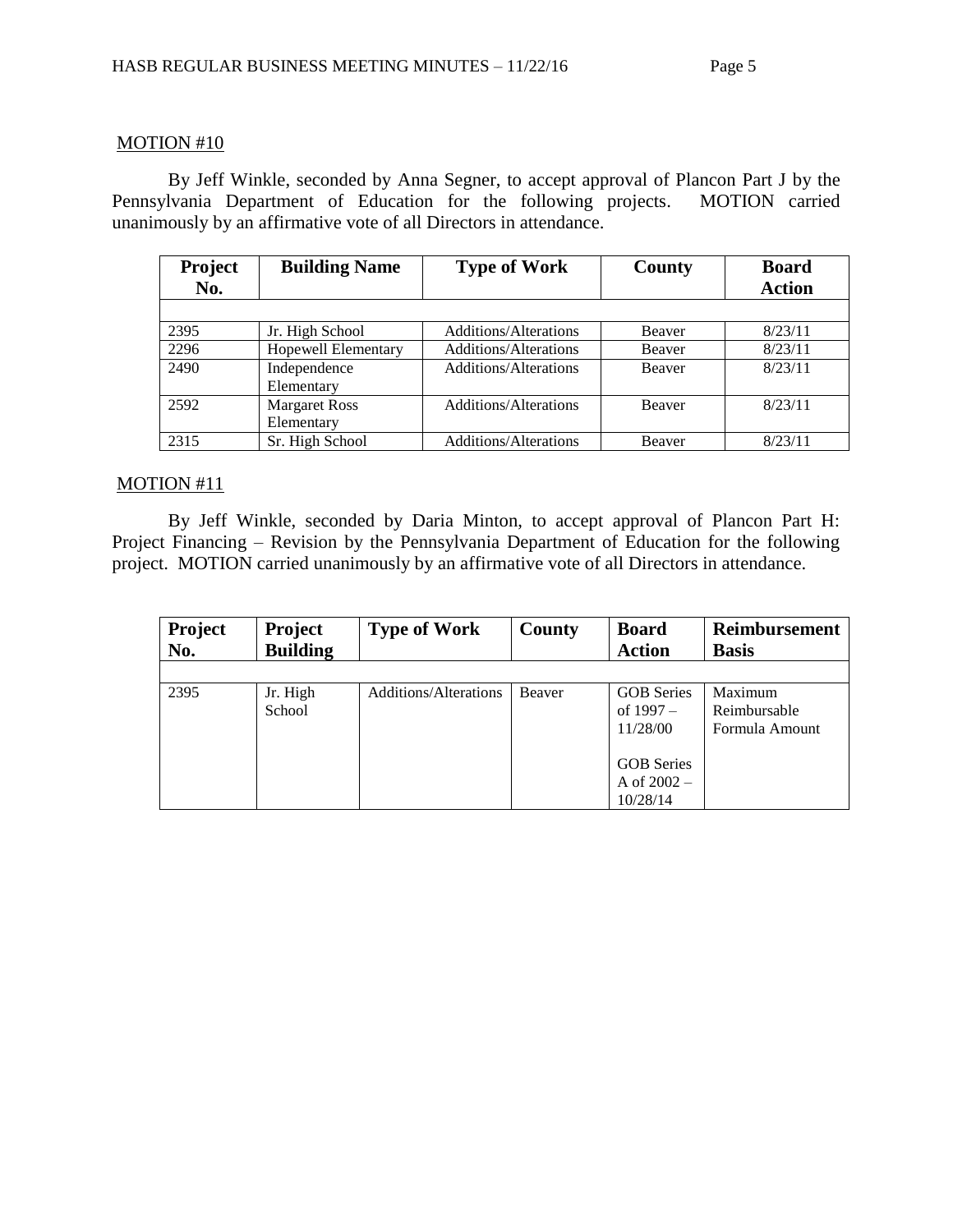## MOTION #12

By Jeff Winkle, seconded by Anna Segner, to ratify PlgitPLUS-CD purchase with the following banks at \$248,000 each (total \$1,984,000) with the following terms. MOTION carried unanimously by an affirmative vote of all Directors in attendance.

| <b>Name of Bank</b>                       | # of Days | Net Rate % | <b>Maturity</b> |
|-------------------------------------------|-----------|------------|-----------------|
|                                           |           |            |                 |
| Cornerstone Bank, Nebraska, York NE       | 91        | .550%      | 1/30/17         |
| Prudential Savings Bank, Philadelphia, PA | 91        | .450%      | 1/30/17         |
| Quontic Bank, Great Neck, NY              | 123       | .450%      | 3/3/17          |
| Bofi Federal Bank, San Diego, CA          | 123       | .450%      | 3/3/17          |
| Cfg Community Bank, Lutherville, MD       | 150       | .600%      | 3/30/17         |
| Bank Leumi Usa, New York, NY              | 150       | .450%      | 3/30/17         |
| Bank of the Ozarks, Little Rock, AR       | 182       | .720%      | 5/1/17          |
| Landmark Community Bank, Collierville, TN | 182       | .650%      | 5/1/17          |

## MOTION #13

By Jeff Winkle, seconded by Lori McKittrick, to approve the two year Preventive Maintenance Agreement with Renick Brothers for the pool pak unit. MOTION carried unanimously by an affirmative vote of all Directors in attendance.

| a.          | Year one | \$5,356.00 |
|-------------|----------|------------|
| $\mathbf b$ | Year two | \$5,518.00 |

# **Legislative by Jeffery Winkle; Chair**

## APPROVAL OF GROUPED ITEMS

## MOTION #14

By Jeff Winkle, seconded by Daria Minton, to approve items (1) through (3) as presented in accordance with School Board's agreement for grouping items in a single motion. MOTION carried unanimously by an affirmative vote of all Directors in attendance.

- 1. Appointment of Lesia Dobo and John Bowden to the PSBA/BVIU Legislative Action Council.
- 2. Appointment of Lesia Dobo and John Bowden to the Beaver Valley Joint School Committee.
- 3. Appointment of Lesia Dobo and John Bowden to the Beaver County CTC Joint School Committee.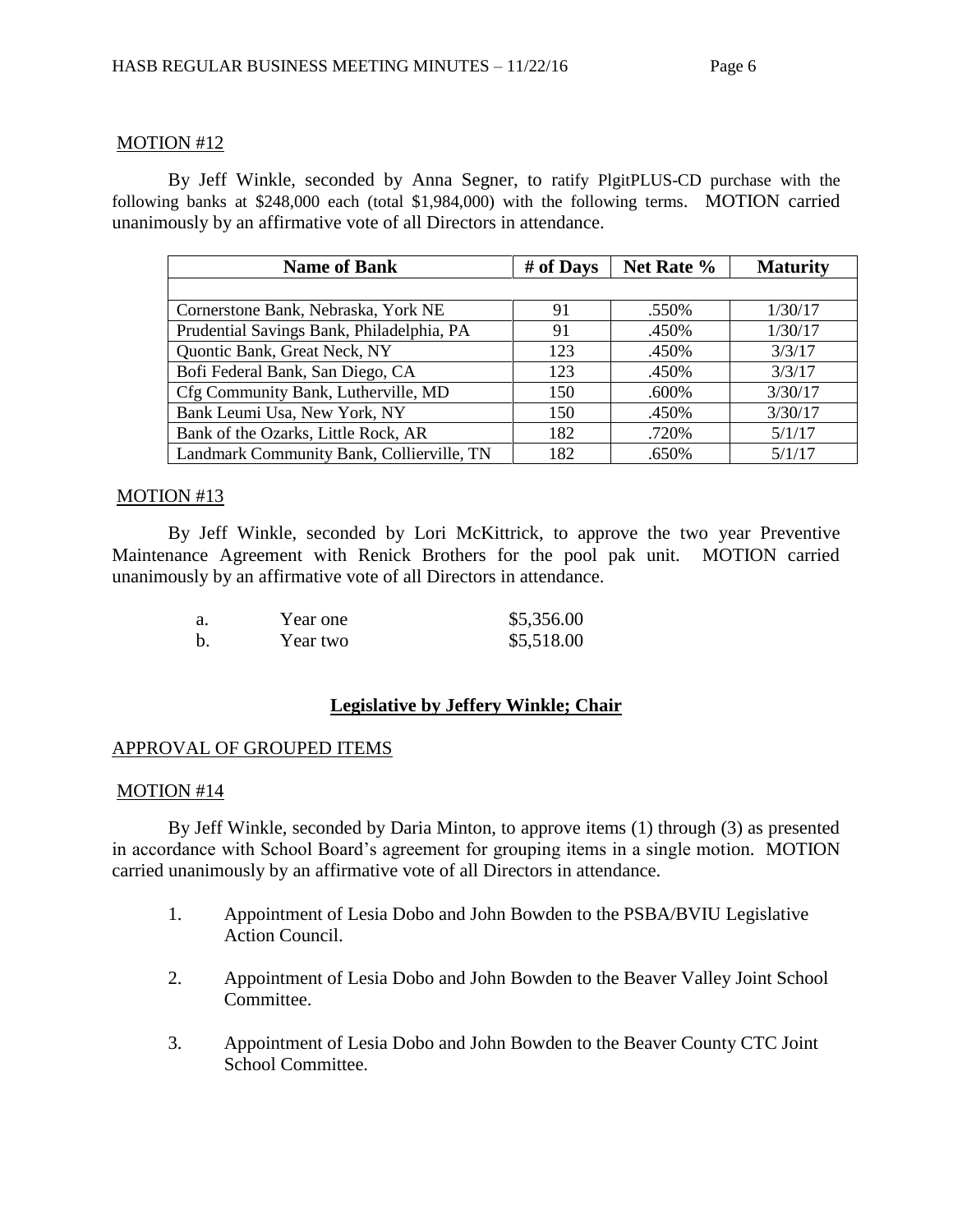## **Personnel by Rob Harmotto, Chair**

#### MOTION #15

By Rob Harmotto, seconded by Jeff Winkle, to approve the appointment of Dawn Gailey as co-sponsor of Junior High Student Council. MOTION carried unanimously by an affirmative vote of all Directors in attendance.

### MOTION #16

By Rob Harmotto, seconded by Daria Minton, to accept the resignation of Danica Elder as second grade department chair, effective immediately. MOTION carried unanimously by an affirmative vote of all Directors in attendance.

### APPROVAL OF GROUPED ITEMS

### MOTION #17

By Rob Harmotto, seconded by Anna Segner, to approve items (1) through (3) as presented in accordance with School Board's agreement for grouping items in a single motion. MOTION carried unanimously by an affirmative vote of all Directors in attendance.

- 1. Resignation of Marco Crivelli, volunteer wrestling coach, effective November 1, 2016.
- 2. Resignation of Melinda Suprak,  $3<sup>rd</sup>$  assistant girls basketball coach, effective November 1, 2016. Ms. Suprak would like to remain a volunteer assistant.
- 3. Resignation of Erin Grow, boys tennis head coach, effective November 1, 2016.

#### MOTION #18

By Rob Harmotto, seconded by Lori McKittrick, to approve the employment of Sue Hull as a transportation aide, effective November 3, 2016. MOTION carried unanimously by an affirmative vote of all Directors in attendance.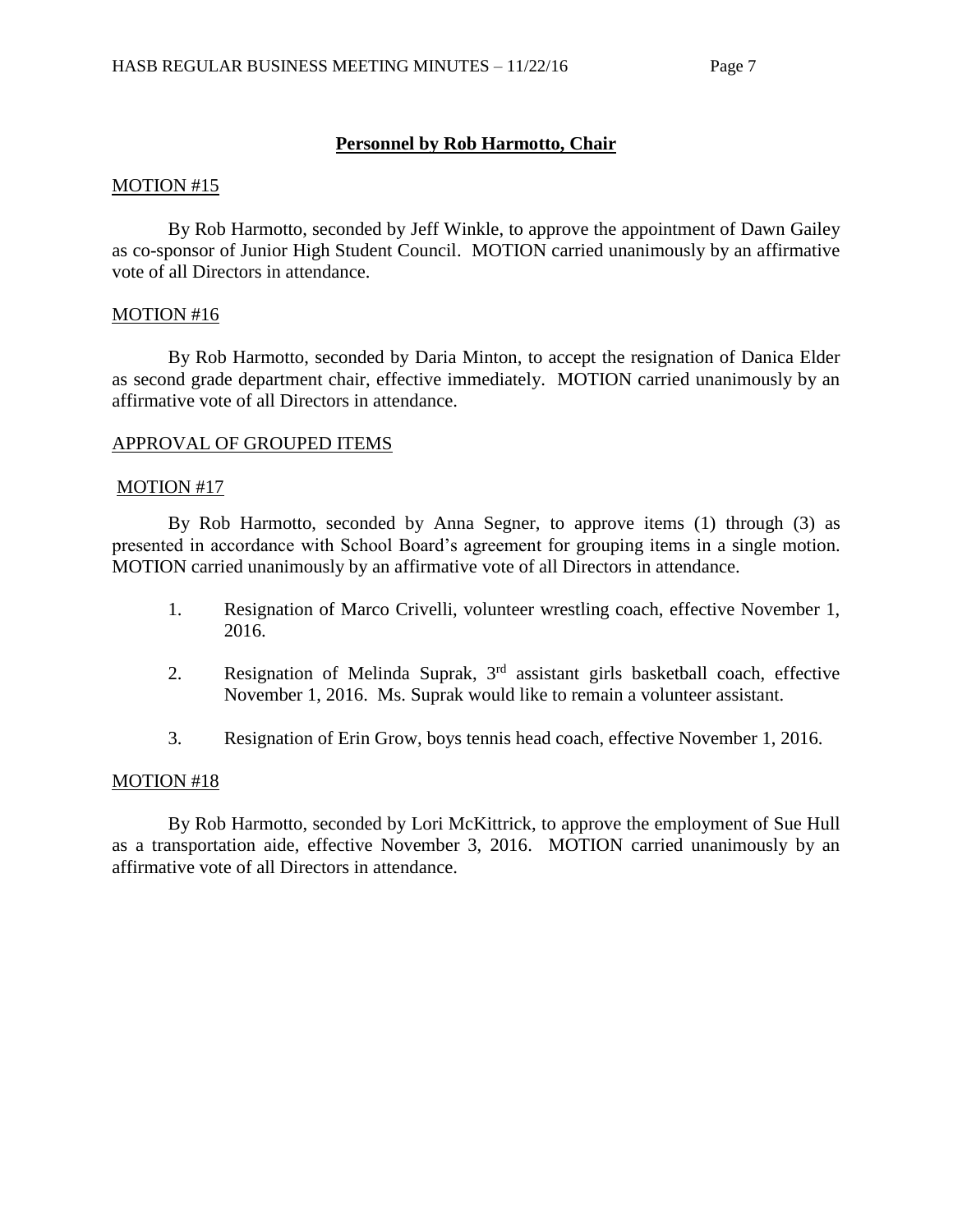## APPROVAL OF GROUPED ITEMS

### MOTION #19

By Rob Harmotto, seconded by Lori McKittrick, to approve items (1) through (4) as presented in accordance with School Board's agreement for grouping items in a single motion. MOTION carried unanimously by an affirmative vote of all Directors in attendance.

- 1. Resignation of Patricia Acon, special education aide, effective November 18, 2016.
- 2. The addition of Diana Henry to the substitute transportation roster, effective November 9, 2016.
- 3. The addition of Christine Block to the substitute cafeteria roster, effective November 9, 2016.
- 4. The addition of Jason Gregorakis to the substitute custodial roster, effective November 23, 2016.

### MOTION #20

By Rob Harmotto, seconded by Daria Minton, to approve the addition of John Currie to the substitute custodial roster, effective November 23, 2016. MOTION carried unanimously by an affirmative vote of all Directors in attendance.

## MOTION #21

By Rob Harmotto, seconded by Jeff Winkle, to approve a one year extension to the Confidential Employees agreement, retroactive to July 1, 2016 through June 30, 2017. MOTION carried unanimously by an affirmative vote of all Directors in attendance.

#### MOTION #22

By Rob Harmotto, seconded by Anna Segner, to approve the following changes to the Swim coaching positions for the 2016-2017 school year. MOTION carried unanimously by an affirmative vote of all Directors in attendance.

| a.             | Interim Head Coach        | Dave Kennedy         | \$4,338.00 |
|----------------|---------------------------|----------------------|------------|
| $\mathbf{b}$ . | 1 <sup>st</sup> Assistant | Mark Rishak          | \$2,820.00 |
| $c_{\cdot}$    | Volunteer                 | <b>Steve DeLatte</b> |            |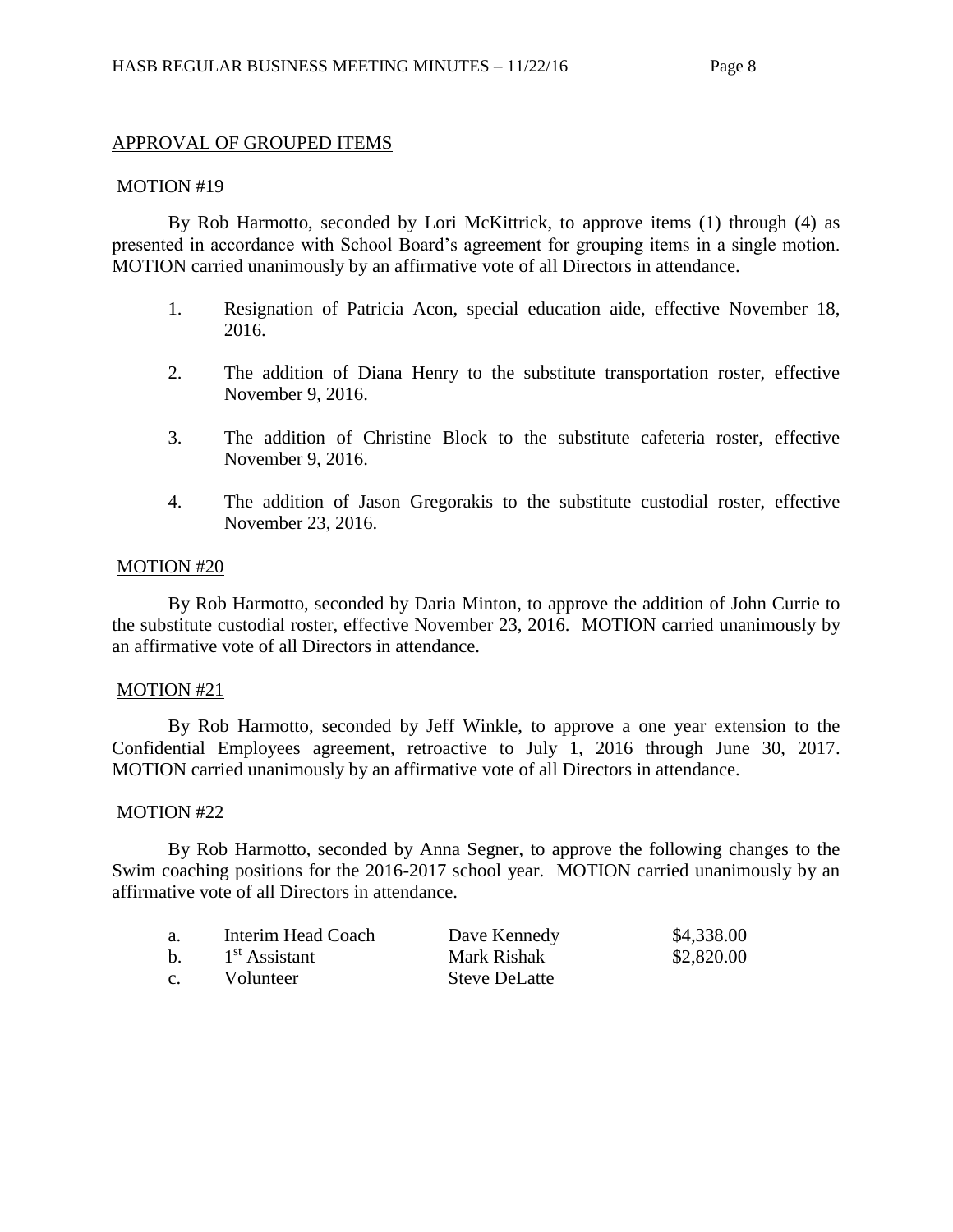## APPROVAL OF GROUPED ITEMS

#### MOTION #23

By Rob Harmotto, seconded by Lori McKittrick, to approve items (1) through (3) as presented in accordance with School Board's agreement for grouping items in a single motion. MOTION carried unanimously by an affirmative vote of all Directors in attendance.

- 1. The addition of Jocelyn Hertneky to the substitute secretarial roster, effective November 23, 2016.
- 2. The addition of Georgette O'Connor to the substitute aide roster, effective November 23, 2016.
- 3. Request of Dina Opsatnic for an unpaid leave of absence, effective January 16, 2017 through March 13, 2017.

#### Superintendent's Report

Dr. Miller congratulated Joyce Gratson and John Lasky on their recent retirements. She also spoke of Margaret Ross and Hopewell Elementary Schools Family Fitness Night to help raise funds and awareness for the Highmark Caring Team.

Dr. Miller and several administrators attended Thanksgiving lunch in the Life Skills class at the Senior High School, where students helped prepare and serve lunch. She said what a wonderful opportunity it was to see the students and that they all did a wonderful job.

Dr. Maslyk announced that Margaret Ross Elementary School was named a PBS/WQED Inquire Within School, which is a collaboration between WQED and neighborhood libraries to help children ages 3 through 11 learn new reading, math and technology skills.

Dr. Maslyk also announced that Hopewell, along with the Beaver Area School District, the Rochester Area School District and the BVIU were awarded a \$50,000 grant from the Grable Foundation to improve collaboration between schools.

#### Solicitor's Report

Nothing to report.

### Unfinished Business

Nothing to report.